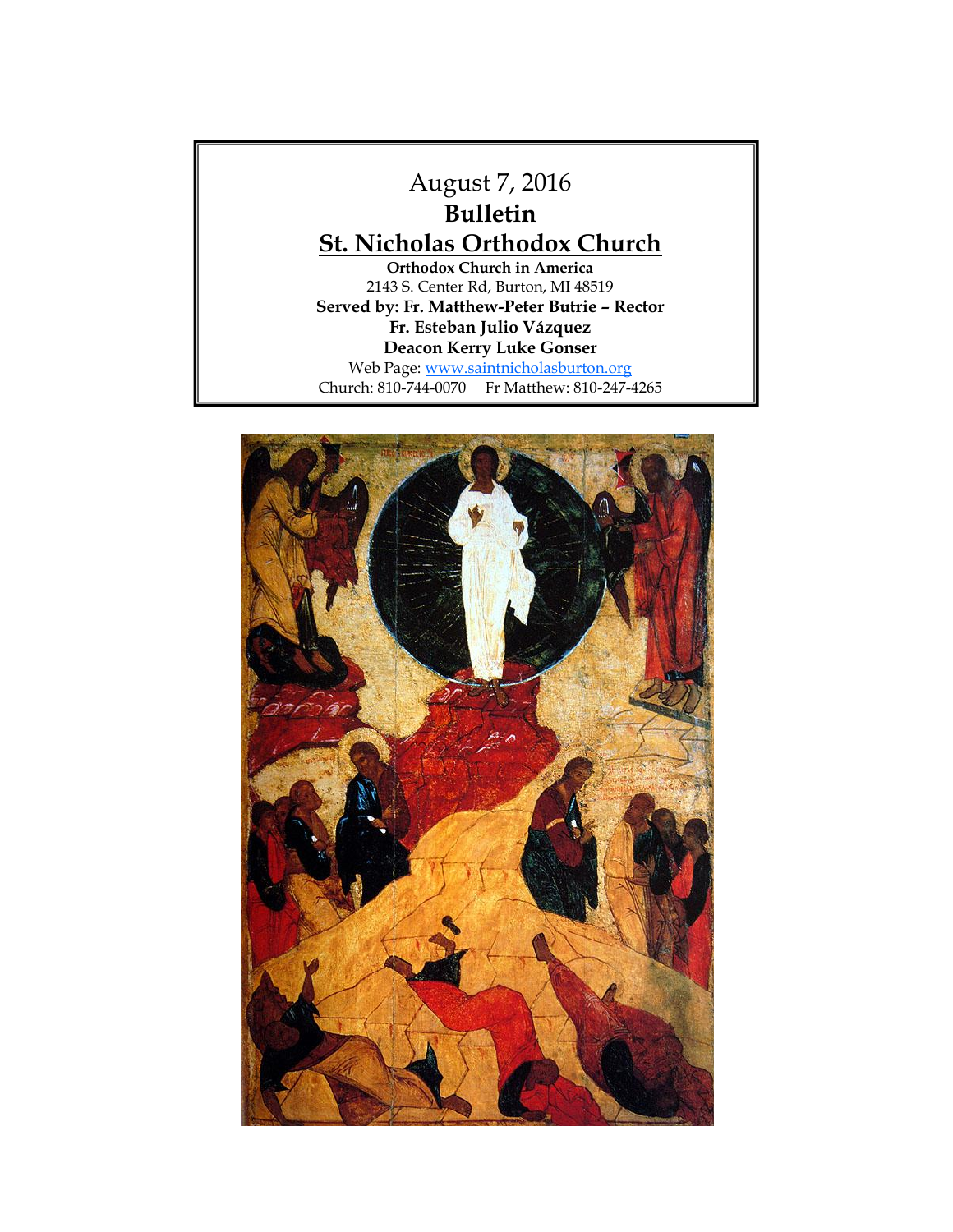**SUNDAY, AUGUST 7, 2016 7th SUNDAY AFTER PENTECOST — Tone 6. Afterfeast of the Transfiguration. Martyr Dometius of Persia and two disciples (363). Finding of the Relics of St. Mitrophanes, first Bishop of Voronezh (1832). Ven. Pimen (Pœmen) the Much-ailing, of the Kiev Caves (Near Caves—1110). Ven. Pimen, Faster, of the Kiev Caves (Far Caves— 13th-14th c.). St. Mercurius, Bishop of Smolensk (Kiev Caves—Near Caves—1239). Martyrs Marinus the soldier and Asterius the Senator, at Cæsarea in Palestine (260). Ven. Hor (Horus) of the Thebaïd (Egypt—ca. 390). Virgin Potamia the Wonderworker. Ven. Dometius of Philotheou on Mt. Athos (16th c.). The "VALAAM" Icon of the Most-holy Theotokos (1897).** 

#### **FIRST ANTIPHON**

Make a joyful noise to God, all the earth! Sing of His name, give glory to His praise! **Through the prayers of the Theotokos, O Savior, save us!**

The crash of Thy thunder was in the whirlwind; Thy lightning lighted up the world; the earth trembled and shook. **Through the prayers of the Theotokos, O Savior, save us!**

Thou art clothed with honor and majesty, who coverest Thyself with light as with a garment. **Through the prayers of the Theotokos, O Savior, save us!**

Glory to the Father and to the Son and to the Holy Spirit, now and ever and unto ages of ages. Amen. **Through the prayers of the Theotokos, O Savior, save us!**

### **SECOND ANTIPHON**

Mount Zion, in the far north, the city of the Great King! **O Son of God who wast transfigured on the mount, save us who sing to Thee: Alleluia!**

And He brought them to the mountain of His holiness, this mountain which His right hand had won! **O Son of God who wast transfigured on the mount, save us who sing to Thee: Alleluia!**

The Mount Zion which He loved, He fashioned for His holy abode. **O Son of God who wast transfigured on the mount, save us who sing to Thee: Alleluia!**

Gracious and righteous is the Lord, and our God is merciful. **O Son of God who wast transfigured on the mount, save us who sing to Thee: Alleluia!**

Glory to the Father and to the Son and to the Holy Spirit, now and ever and unto ages of ages. Amen. Onlybegotten Son and immortal Word of God, Who for our salvation didst will to be incarnate of the holy Theotokos and ever-virgin Mary, Who without change became man and wast crucified, Who art one of the Holy Trinity, glorified with the Father and the Holy Spirit: O Christ our God, trampling down death by death, save us!

### **THIRD ANTIPHON**

**Those who trust in the Lord are like Mount Zion, which cannot be moved, but abides forever!**

**(Tone 7)** Thou wast transfigured on the Mount, O Christ God, revealing Thy glory to Thy disciples as far as they could bear it. Let Thine everlasting light shine upon us sinners! Through the prayers of the Theotokos, O Giver of Light, glory to Thee!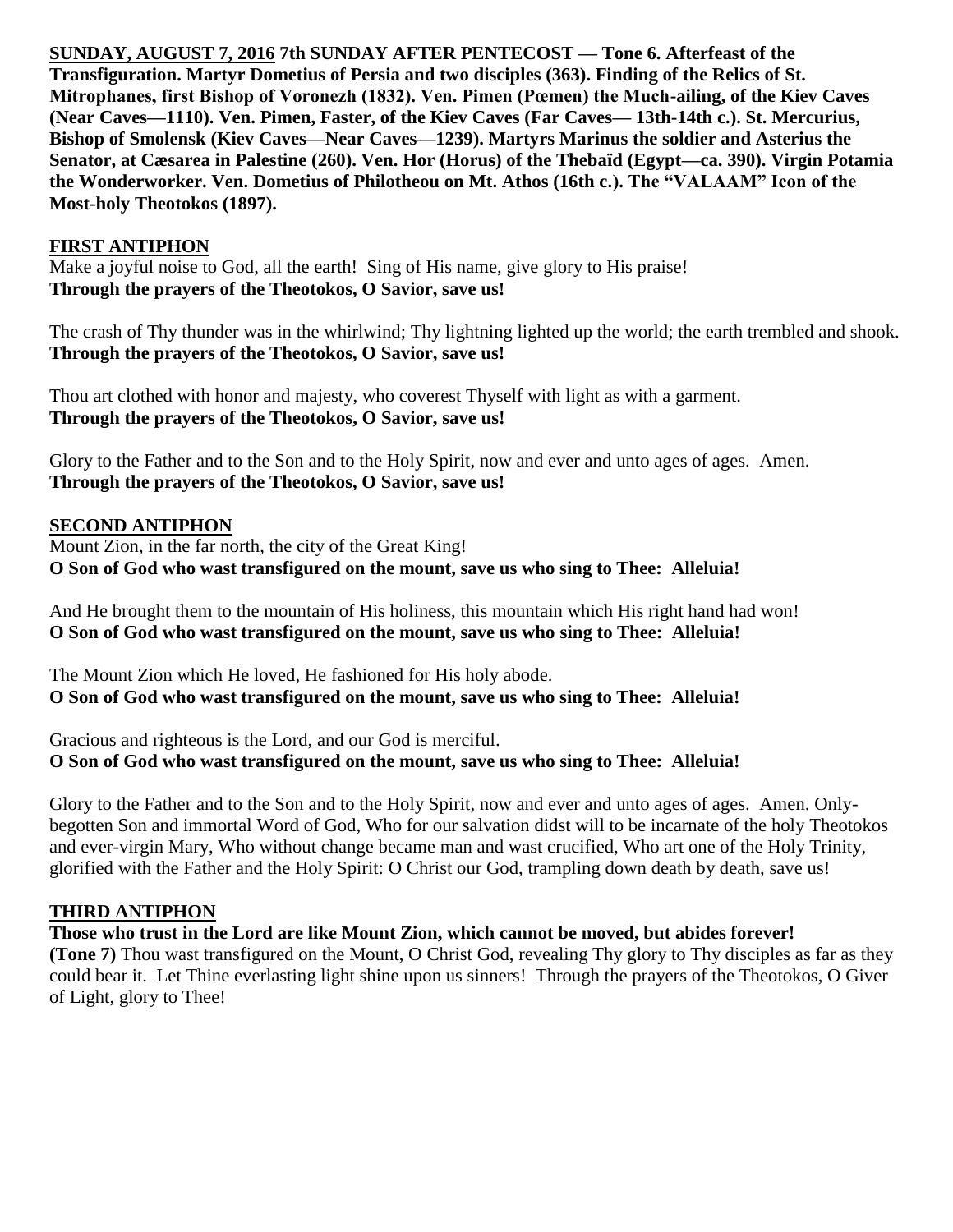#### **As the mountains are round about Him, so the Lord is round about His people, from this time forth and forevermore.**

**(Tone 7)** Thou wast transfigured on the Mount, O Christ God, revealing Thy glory to Thy disciples as far as they could bear it. Let Thine everlasting light shine upon us sinners! Through the prayers of the Theotokos, O Giver of Light, glory to Thee!

## **O Lord, who shall sojourn in Thy tent? Who shall dwell on Thy holy hill?**

**(Tone 7)** Thou wast transfigured on the Mount, O Christ God, revealing Thy glory to Thy disciples as far as they could bear it. Let Thine everlasting light shine upon us sinners! Through the prayers of the Theotokos, O Giver of Light, glory to Thee!

## **Who shall ascend the hill of the Lord? And who shall stand in His holy place?**

**(Tone 7)** Thou wast transfigured on the Mount, O Christ God, revealing Thy glory to Thy disciples as far as they could bear it. Let Thine everlasting light shine upon us sinners! Through the prayers of the Theotokos, O Giver of Light, glory to Thee!

# **TROPARIA**

**(Tone 6)** The angelic powers were at Thy tomb the guards became as dead men. Mary stood by Thy grave, seeking Thy most pure Body. Thou didst capture hell, not being tempted by it. Thou didst come to the Virgin, granting life. O Lord who didst rise from the dead: glory to Thee!

**(Tone 7)** Thou wast transfigured on the Mount, O Christ God, revealing Thy glory to Thy disciples as far as they could bear it. Let Thine everlasting light shine upon us sinners! Through the prayers of the Theotokos, O Giver of Light, glory to Thee!

**(Tone 4)** In truth you were revealed to your flock as a rule of faith, a model of meekness, and teacher of abstinence, so you won the heights by humility, and riches by poverty, O Holy Father Nicholas, intercede with Christ God to save our souls.

# **KONTAKION**

**(Tone 7)** On the mountain wast Thou transfigured, O Christ God, and Thy disciples beheld Thy glory as far as they could see it; so that when they would behold Thee crucified, they would understand that Thy suffering was voluntary, and would proclaim to the world that Thou art truly the radiance of the Father!

#### *The Prokeimenon in the Sixth Tone:* **O Lord, save Thy people / and bless Thine inheritance!** *v.* **To Thee, O Lord, will I call. O my God, be not silent to me!**

# **THE READING FROM THE EPISTLE OF THE HOLY APOSTLE PAUL TO THE ROMANS (15:1-7)**

*Brethren:* We who are strong ought to bear with the failings of the weak, and not to please ourselves; let each of us please his neighbor for his good, to edify him. For Christ did not please himself; but, as it is written, "The reproaches of those who reproached thee fell on me." For whatever was written in former days was written for our instruction, that by steadfastness and by the encouragement of the scriptures we might have hope. May the God of steadfastness and encouragement grant you to live in such harmony with one another, in accord with Christ Jesus, that together you may with one voice glorify the God and Father of our Lord Jesus Christ. Welcome one another, therefore, as Christ has welcomed you, for the glory of God.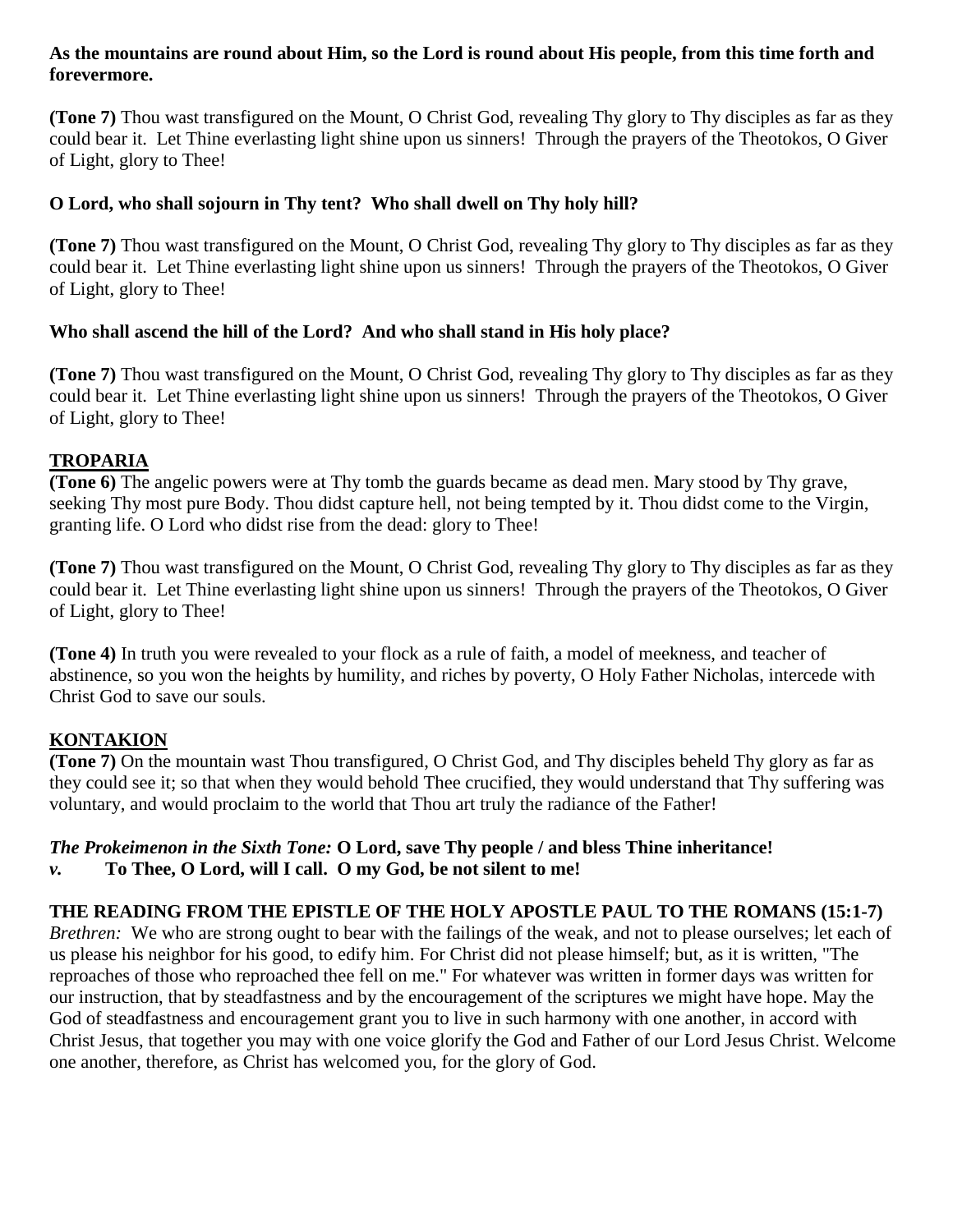## *Alleluia, Tone 1*

*v.* **I have exalted one chosen out of My people.**

#### *v.* **For My hand shall defend him and My arm shall strengthen him.**

## **THE HOLY GOSPEL ACCORDING TO SAINT MATTHEW (9:27-35)**

At that time, as Jesus passed on from there, two blind men followed him, crying aloud, "Have mercy on us, Son of David." When he entered the house, the blind men came to him; and Jesus said to them, "Do you believe that I am able to do this?" They said to him, "Yes, Lord." Then he touched their eyes, saying, "According to your faith be it done to you." And their eyes were opened. And Jesus sternly charged them, "See that no one knows it." But they went away and spread his fame through all that district. As they were going away, behold, a dumb demoniac was brought to him. And when the demon had been cast out, the dumb man spoke; and the crowds marveled, saying, "Never was anything like this seen in Israel." But the Pharisees said, "He casts out demons by the prince of demons." And Jesus went about all the cities and villages, teaching in their synagogues and preaching the gospel of the kingdom, and healing every disease and every infirmity.

#### **COMMUNION HYMN**

Praise the Lord from the heavens! Praise Him in the highest! Alleluia! Alleluia! Alleluia!

# **Afterfeast of the Transfiguration of our Lord**

On the first day of the Afterfeast of the Transfiguration, the hymns of Vespers speak of the amazement of the Apostles when they saw Christ transfigured before them. The Savior's equality with the Father is also stressed, for He who covers Himself with light as with a garment is now transfigured before His disciples, "shining more brightly than the sun."

August 7, 2016

ခရွို့လ ခရွို့လ ခရွို့လ ခရွို့လ ခရွို့လ ခရွို့လ ခရွို့လ ခရွို့လ ခရွို့လ ခရွို့လ ခရွို့လ ခရွို့လ ခရွို့လ ခရွို့

### **CANDLE INTENTIONS FOR THE HEALTH AND BLESSINGS OF**

| Fr. Joe, Fr. Moses, Fr. Lavrenty, Deacon Anthony, Aaron, Efrem, Joann, Nikolai, |  |
|---------------------------------------------------------------------------------|--|
| Gloria, Laurie, Walt & Zina, Dorothy, Jeanette, Reggie, Ruth & Calvin, Stojan & |  |
| Mira, Bosa, Joseph, Helen, Ted & Marlene, Nicholas & Margaret, Gladys,          |  |
|                                                                                 |  |

### **CANDLE INTENTIONS FOR ALL THOSE IN BLESSED REPOSE**

| Vasiliy, Andrey, Galina, Nikolay, Vitaliy <u>(1990)</u> (1990) (1990) (1991) (1991) (1991) (1992) (1993) (1993) (1993) |  |
|------------------------------------------------------------------------------------------------------------------------|--|
|                                                                                                                        |  |
| <b>ETERNAL LIGHT</b>                                                                                                   |  |
|                                                                                                                        |  |

းရွိေ ဝန္ကိုေ ဝန္ကိုေ ဝန္ကိုေ ဝန္ကိုေ ဝန္ကိုေ ဝန္ကိုေ ဝန္ကိုေ ဝန္ကိုေ ဝန္ကိုေ ဝန္ကိုေ ဝန္ကိုေ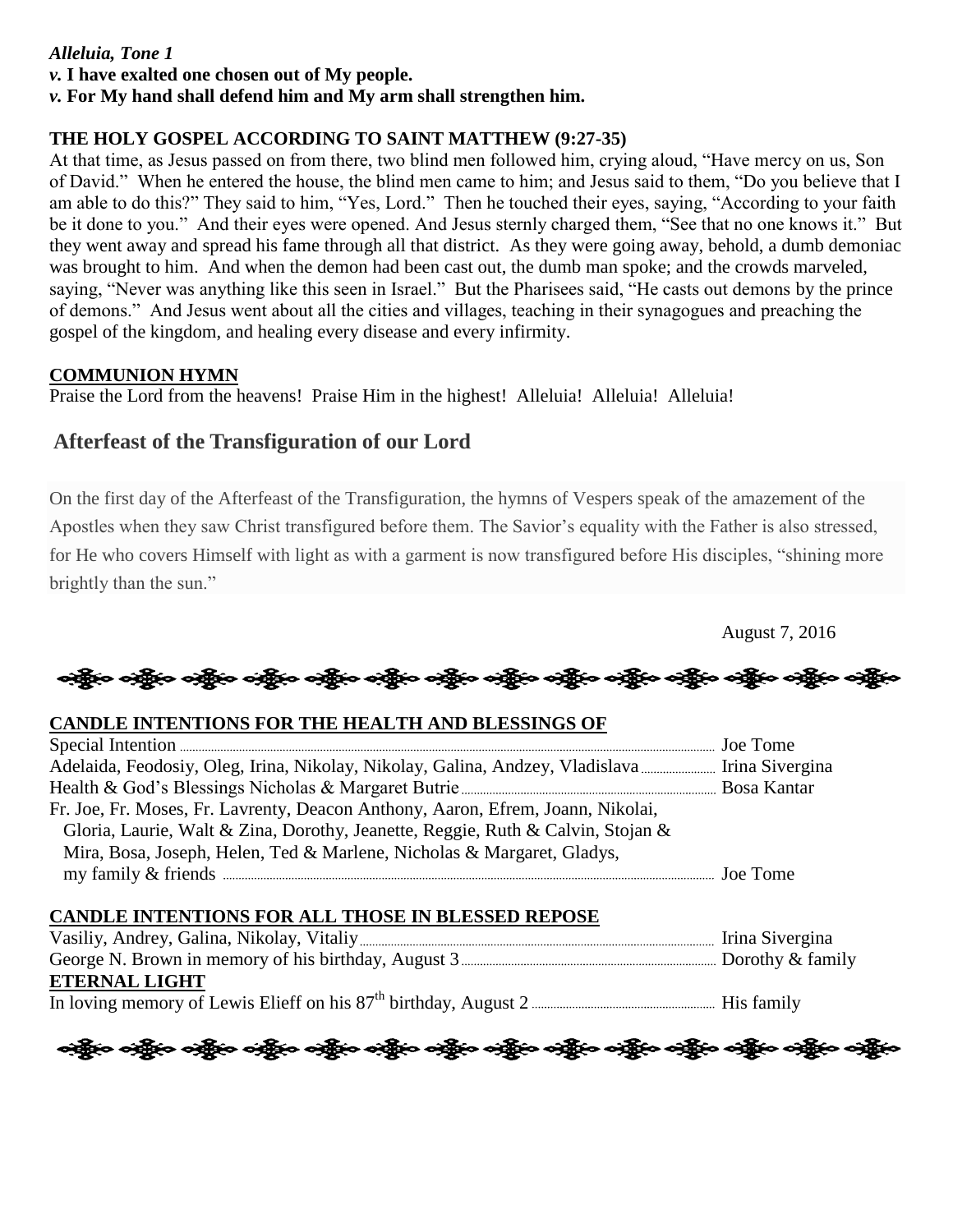Welcome all of our friends and visitors to St. Nicholas! Please join us for fellowship, coffee and donuts in our parish hall. We are in need of volunteers to serve the remaining Sundays of this year. Please see the sign-up sheet next to the kitchen window.

**ANNIVERSARY COMMITTEE** will meet on Tuesday, August 9 at 5:45 pm in the parish hall.

**ANNIVERSARY BOOK** We are looking for volunteers to assist with the Anniversary Book (contacting people for ads, help format the book, etc.) Please call the office 744-0070 or email [stnicholas1916@att.net](mailto:stnicholas1916@att.net)

**PARISH COUNCIL** will meet on Tuesday, August 9 at 6:45 pm. Please call the parish office if you are unable to attend this meeting. Remember to pick up your packets before leaving today.

**PAN-ORTHODOX VACATION CHURCH SCHOOL** will be held at St. Mary Magdalene, August 10-13. Fliers with more information are available in the parish hall as are registration forms and volunteer information sheets. They are looking for volunteers from grade seven to adult if you would like to volunteer to help, please call Meghan Durand at 810-610-3693.

**IN LOVING MEMORY** We will gather at Walli's on Tuesday, August 23 at 6 pm to remember Fr. Raphael who fell asleep in the Lord on this day 10 years ago. As you know Walli's was Father's favorite place to eat chili and strawberry shortcake. There is a sign-up sheet in the parish hall for those that would like to gather in Father's memory. We will need a final count by Sunday, August 21. Everyone will be on separate bills and can choose off the menu. You may see Dorothy Goodman for more information.

# **CHARITY MINISTRIES**

**HOPE IN A BOX** is collecting Diapers for the month of August. Place the items in the Blue Box in the hall. Catholic Charities Community Closet will distribute the items.

**FOOD DRIVE** Place non-perishable food items in the other blue box in the hall.

# **NORTH END SOUP KITCHEN We serve Thursday, September 1 from 9 am to 1 pm.**

**2016 MACEDONIAN OPEN** The Macedonian Open Committee would like to extend their sincere THANK YOU to all of this year's Participants, Sponsors, and Donors for making the 36th Macedonian Open Golf Outing such a success. We are proud to announce that this year's Macedonian Open raised \$16,555 for the Church's Parish Pride fund! Thank You to each and every one of you who helped make that possible, especially our volunteers on the golf course: Calvin & Ruth Conrad, Sarah Neely, Alexis Nedanis & Samantha Kilbourne.

**PAN ORTHODOX SOFTBALL GAME** will be held on Sunday, September 4 at St. John Catholic School in Fenton. Everyone is welcome to play. There will be a picnic with hot dogs and hamburgers following the game. Everyone is invited to attend! A sign-up sheet is in the parish hall, also a flier with more information.

**JACKPOT FUNDRAISER** Fliers for this race and walk are available in the hall. To register for the walk, run or scavenger hunt go to jackpotevent.com. The 2 mile walk is not competitive, not timed, just a fun walk in a beautiful park. The walk is handicap accessible and dogs are welcome. We rented the largest pavilion for the day so feel free to stick around with your family and friends. The park offers a small beach, paddle boats, fishing, bike trails, volleyball, horseshoes and several play gym areas. All participants are included in prize drawings after the race. Several volunteers will be needed for the event. There will be a sign up sheet with detailed jobs just like our church picnic. Items needed: monetary donation, Amazon gift cards, I Tunes gift cards and/or an inexpensive fit-bit. If anyone has a radio station contacts for advertisement please see Kristin Hart. Contact Kristin Hart [kristinhart@outlook.com](mailto:kristinhart@outlook.com) 810-965-4750 to volunteer or for more information.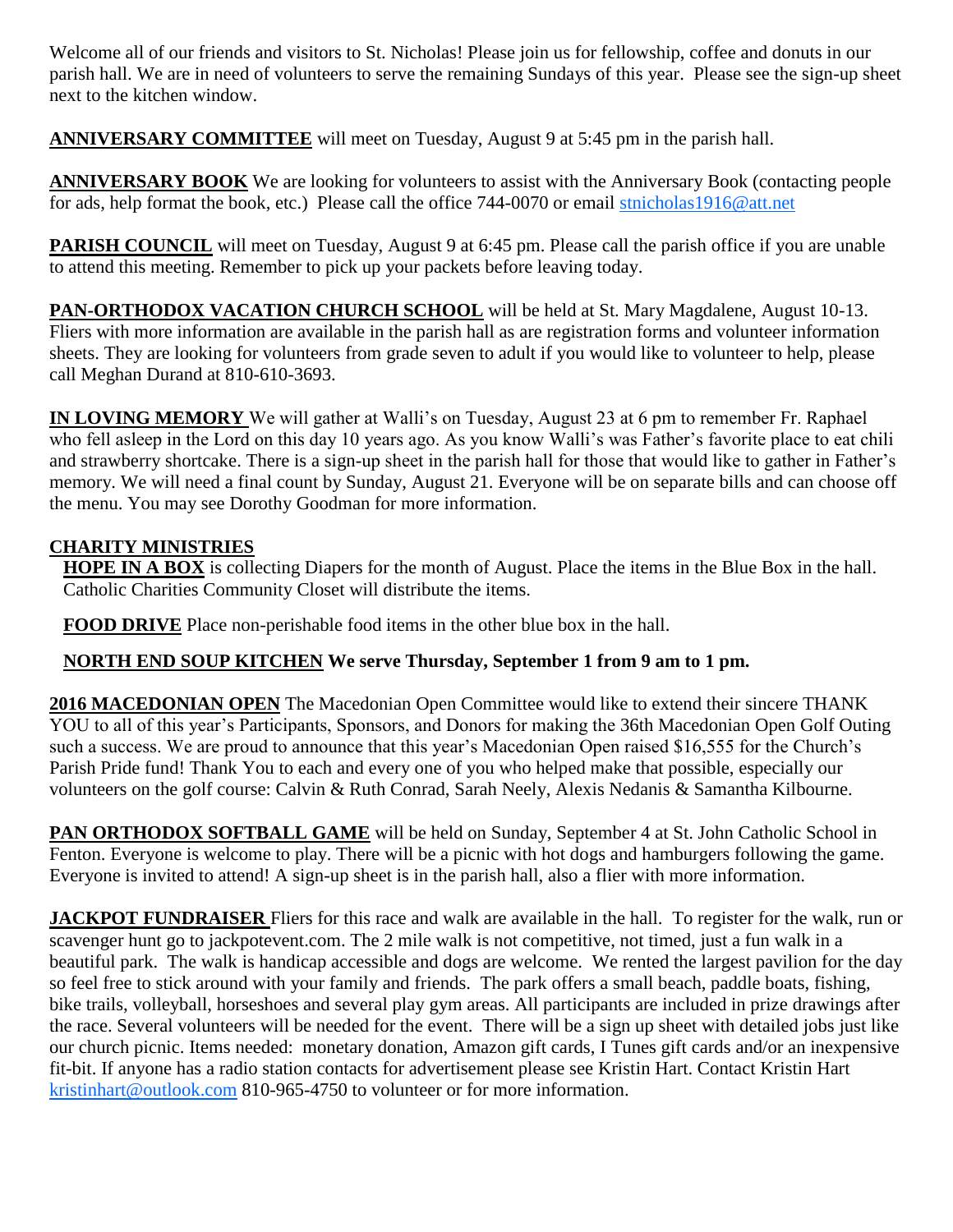**PROSHORA BAKERS** we are in need of Prosphora. If you are able to make Prosphora, please make 4 loaves at a time. You may bring the loaves to church during office hours or on Sunday mornings.

**OCEC CHURCH SCHOOL TEACHER TRAINING** will be held at St. George on Saturday, August 27 from 9:30 am - 4:30 pm. This is open to anyone in the parish who would like to participate. There are information/registration forms in the parish hall.

We are also looking for anyone willing to serve as church school teachers in various capacities: team teachers and substitutes. If you are interested or have any questions contact Matushka Lisa

**VOLUNTEERS NEEDED** we are in need of volunteers to help water the flowers in the courtyard. If you are able to help, please see Debbie.

We also need some men to help pull out the hose from the garage to water the flowers in the front and the grass seed that has been laid.

*Schedule of services and events for the week of August 7, 2016:*

| <b>Today</b>                |                                                                 |
|-----------------------------|-----------------------------------------------------------------|
| $12:30$ pm                  | <b>Moleben to the Theotokos at the Shrine</b>                   |
| $3:00$ pm                   | <b>Baptism of Alana Eleni Bakousidis</b>                        |
| Monday, August 8            | Fr. in Toledo                                                   |
| Tuesday, August 9           |                                                                 |
| 5:45 pm                     | 100 <sup>th</sup> Anniversary Committee Meeting                 |
| $6:45$ pm                   | <b>Parish Council Meeting</b>                                   |
| <b>Wednesday, August 10</b> |                                                                 |
| $9:00$ am                   | Divine Liturgy                                                  |
| $11:00$ am                  | <b>Adult Education</b>                                          |
| $6 - 8:30$ pm               | Vacation Church School @ St. Mary Magdalene                     |
| <b>Thursday, August 11</b>  |                                                                 |
| $6 - 8:30$ pm               | Vacation Church School @ St. Mary Magdalene                     |
| Friday, August 12           |                                                                 |
| $6 - 8:30$ pm               | Vacation Church School @ St. Mary Magdalene                     |
| Saturday, August 13         |                                                                 |
| $1:30-6$ pm                 | Vacation Church School @ St. Mary Magdalene followed by Vespers |
| $5:00 \text{ pm}$           | Vespers at St. Nicholas                                         |
| Sunday, August 14           |                                                                 |
| 9:30 am                     | Third Hour                                                      |
| $10:00$ am                  | Divine Liturgy                                                  |
| $12:30 \text{ pm}$          | Moleben to the Theotokos at the Shrine                          |
| 6:30 pm                     | Vespers & Artoklasia @ Assumption                               |